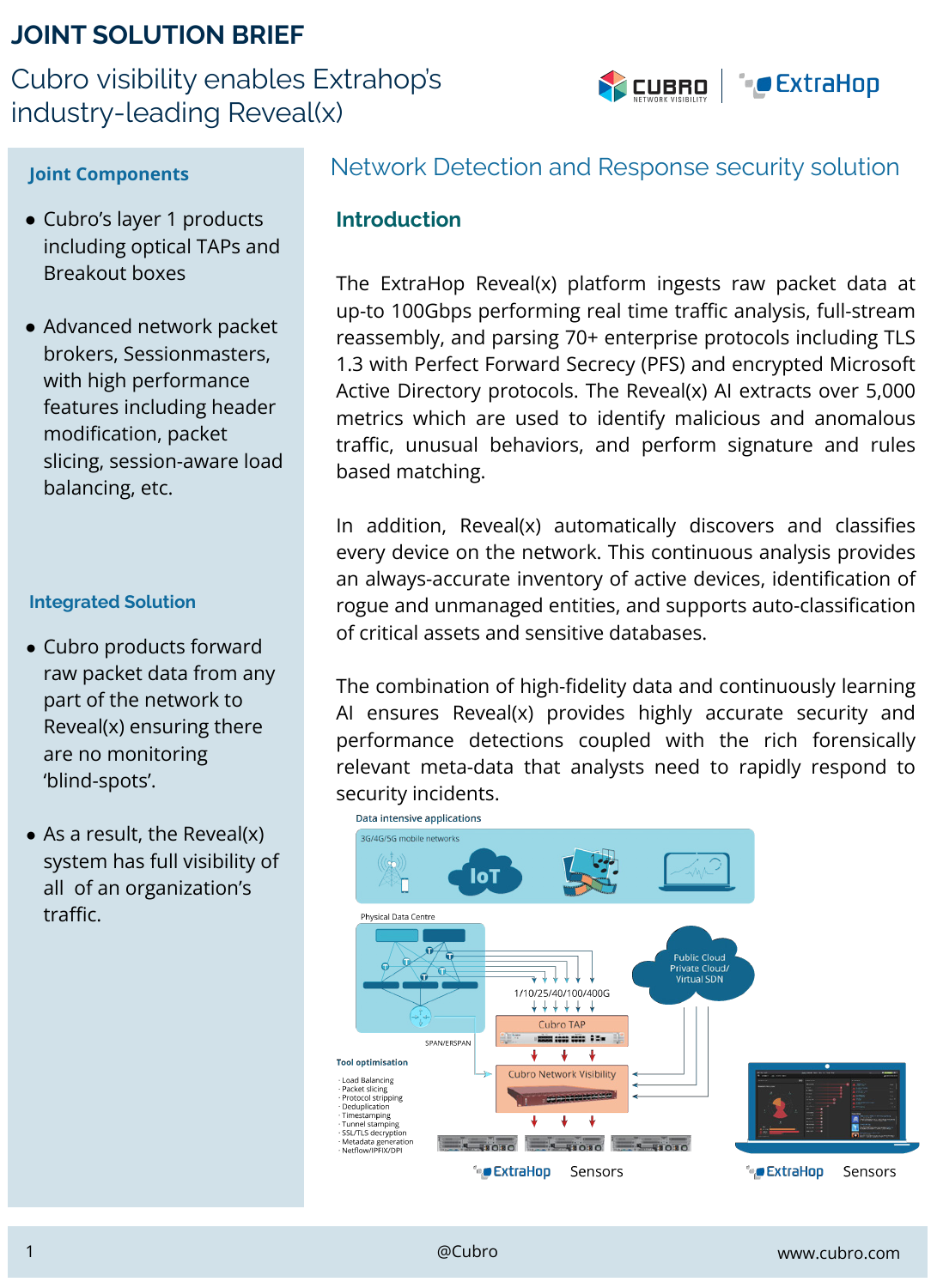**Why Use Cubro TAPs and Packet Brokers with Extrahop Reveal(x)**

Technically elegant solutions that provide **the best 'features to price' ratio**

**Unique, advanced and standard,** high performance product capabilities

Solutions have **low cost of entry, are easy to budget for, implement, expand and operate**

**Easy to do business with** - Cubro commercial and technical flexibility

**World class technical support**  delivered from a local time zone

**Widely deployed** and proven products, technology and support

**Cubro does NOT make or sell NDR solutions** to compete with its technology partners

**Cubro does not make or sell TLS 1.3 decryption solutions** to compete with its technology partners

### **Joint Solution**

Packet capture plays a vital role in forensic investigation, incident response, and threat hunting, but it hasn't always translated easily to security use cases in cloud environments. Historically, collecting and analyzing packets in cloud environments was a complex, time-consuming, manual process that often involved using multiple tools.

Cubro is a leading manufacturer and global supplier of IT network visibility products for Service Providers and Enterprise networks. Our product range includes Network TAPs and Advanced Network Packet Brokers that ensure Extrahop Reveal(x) receives the right packet data.

Cubro products direct copies of network traffic from any part of the network and pass the copy to Reveal(x) ensuring there are no monitoring 'blind-spots'. As a result, the Reveal(x) system has full visibility into your organization's network traffic.

Extrahop implementations in corporate data centers typically use a two-stage design. Network packets collected from passive fiber optics taps or forwarded from the SPAN ports of top–of-rack switches, are aggregated and deduplicated to ensure efficient use of network bandwidth while providing ExtraHop Reveal(x) with all relevant data for analysis.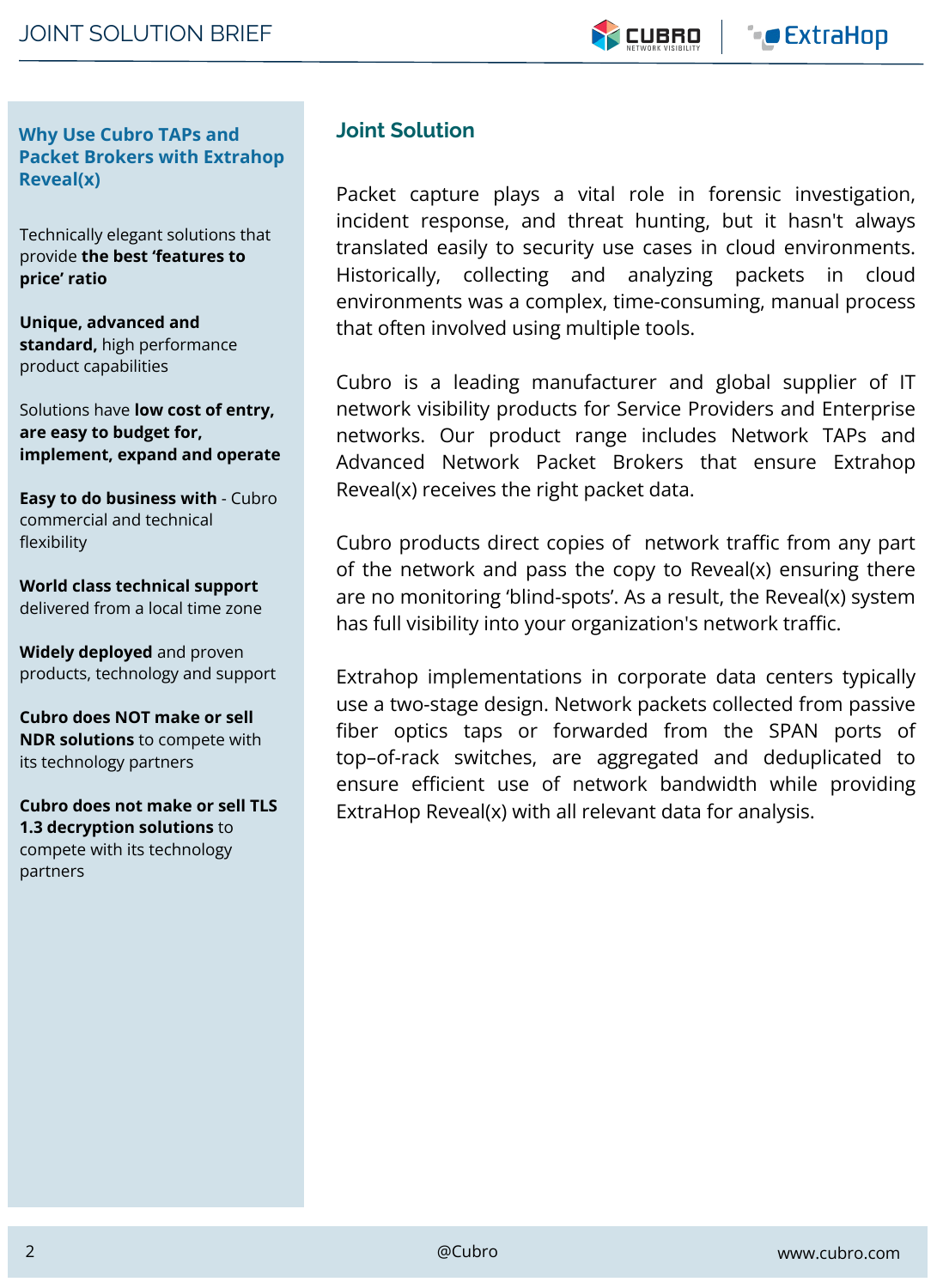

# **Typical Deployment**

A typical design is shown below. The Cubro products used in this deployment include:

Layer 1 products: Electrical taps, Optical taps and Breakout Boxes

➔ Single Mode, Multi-Mode, LC, MTP, or BiDi connectors, Up 400G, Various split ratios, Fully passive and transparent

SessionMaster: Cost effective ASIC-based filtering and aggregation, with industry leading performance

- ➔ Up to 4000 Filters; Header modification, Packet slicing; VLAN, MPLS, GRE add/remove; Session aware load balancing; VNI, GTP inner IP filtering.
- ➔ Unlike competing products, leverages power of custom programmed, P4- compliant processors for industry – leading performance at low cost.

Omnia: Adding advanced applications

➔ Additional CPU for Deduplication, Data Masking, REGEX Filtering, Netflow Probe, and other advanced capabilities



# **For more information please visit [www.cubro.com](http://www.cubro.com) and [www.extrahop.com](http://www.extrahop.com).**

**Cubro Network Visibility** EMEA USA APAC Japan [support@cubro.com](mailto:support@cubro.com)